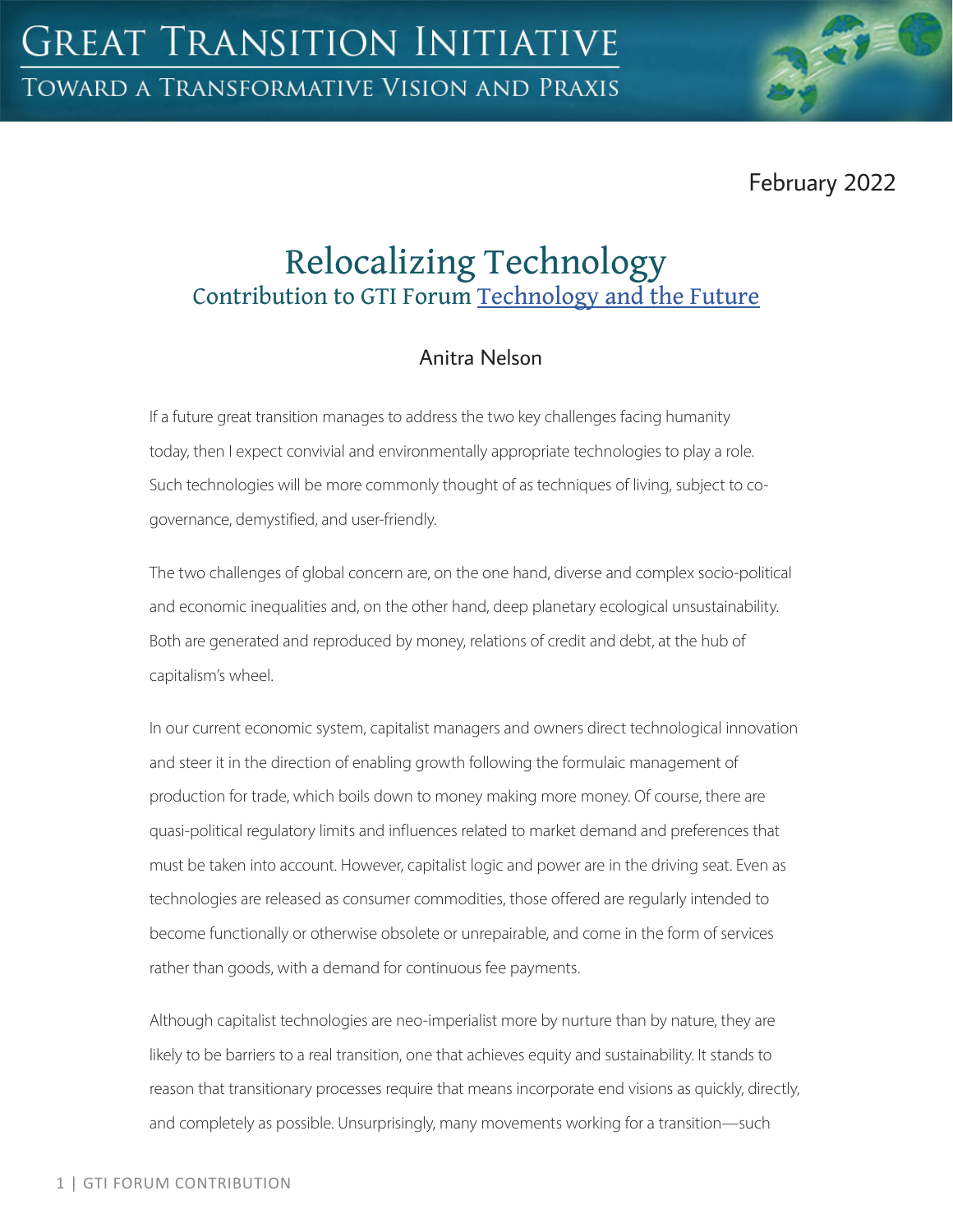as the degrowth movement, ecosocialism, ecofeminism, and ecoanarchism—in various ways and to varying extents support slow and small "alternative technologies," using human energy and minimal materials, re-use of natural renewable materials rather than artificial ones, and repairable tools. Such technologies honor human ingenuity and crafts, and respect the multivarious qualities and limits of Earth.

In contrast, genetically modified organisms are intended to improve on and master both Earth and work/ers, with capitalist owners and managers patenting, owning, and controlling a seemingly continuously more artificial environment, more intensively and extensively divorcing humans from their life sources. Such alienation reaches its apogee in so-called "artificial intelligence," which often commodifies erstwhile human skills in machines with simplified forms of human intelligence, robbing people of developing and expressing their creative intelligence and multiple skills.

Even if [drones](https://theconversation.com/drones-help-track-wildfires-count-wildlife-and-map-plants-125115) can replace human monitors in forests more effectively at one or a small suite of skills, they fail to fulfill the plethora of functions of [community-based foresters](https://wrm.org.uy/browse-by-subject/communities-and-forests/community-based-forestry/) who simultaneously and directly fulfill various human needs as well as those of the forest. Few studies on drones' efficiency take account of the back-end embodied material and energy, including human, to create and maintain the drone. Such studies are framed monetarily, sidelining social and ecological values.

Arguments in the technology chapter of my upcoming book *[Beyond Money: A Postcapitalist](https://www.plutobooks.com/9780745340111/beyond-money/)  [Strategy](https://www.plutobooks.com/9780745340111/beyond-money/)* parallel points made by social scientist [Jathan Sadowski for a neo-Luddism](https://theconversation.com/im-a-luddite-you-should-be-one-too-163172) that "treat[s] technology as a political and economic phenomenon that deserves to be critically scrutinised and democratically governed." Unsurprisingly, *Beyond Money* analyzes digital technologies and digital currencies. A transformational social formation, the *[Cooperativa Integral Catalana](https://commonstransition.org/the-catalan-integral-cooperative-an-organizational-study-of-a-post-capitalist-cooperative/)* (Catalan Integral Cooperative, or CIC) demonstrates associated arguments.

CIC aspires to decentralized production and exchange; an autonomous communalism; and open, transparent, direct participatory decision-making processes. CIC and the P2P Foundation have developed a global digital cryptocurrency, FairCoin, with the significant advance of using a fraction of the energy Bitcoin requires to operate. This is just one of a suite of [Fair open-source tools](https://second.wiki/wiki/faircoop) for financial and non-financial purposes and "copyleft" licenses.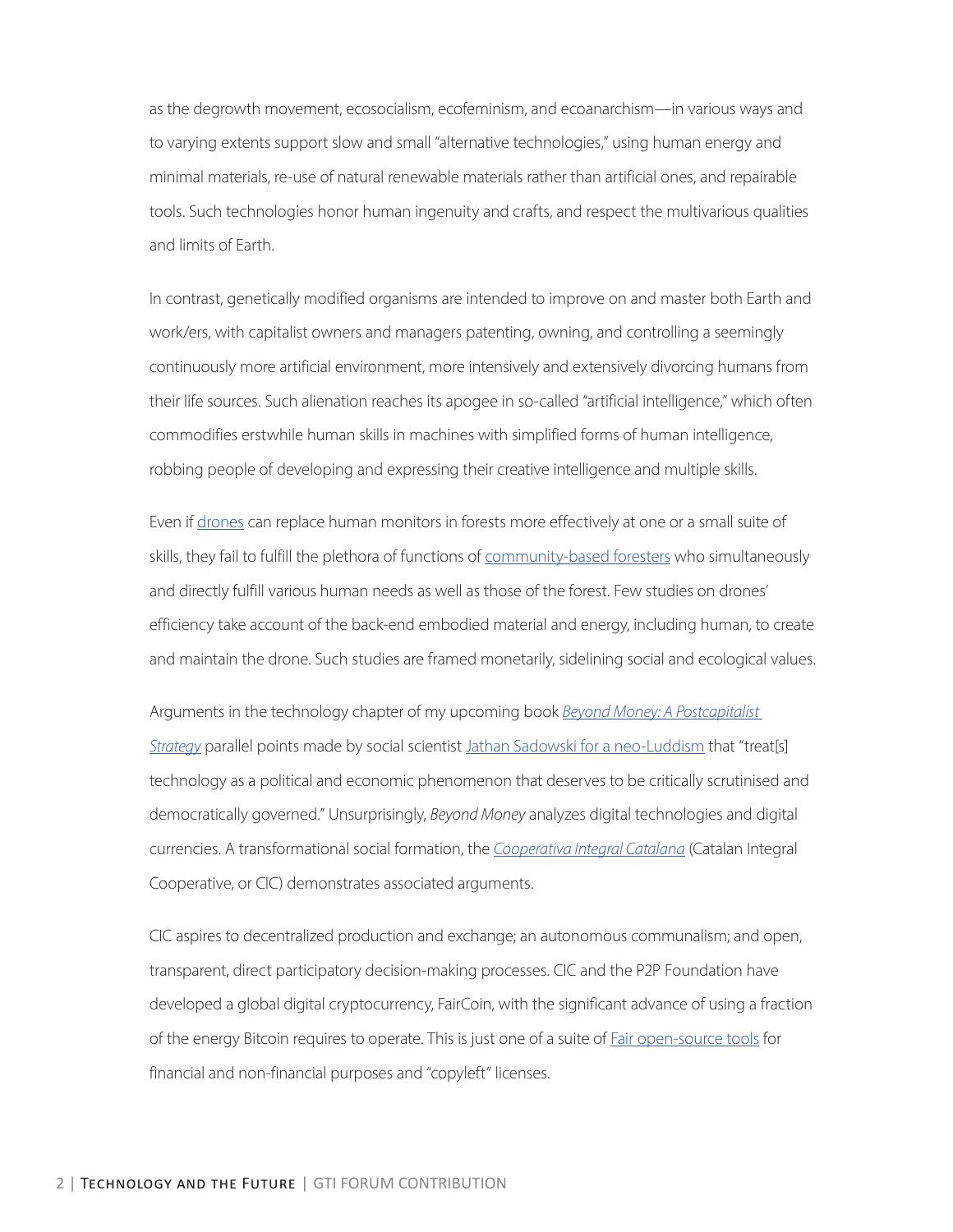However, to the extent that CIC replicates market-oriented and money-based relations, it fails to deconstruct the building blocks of our current dilemmas, which are deeply associated with monetary processes that originate and facilitate inequality and unsustainability. Monetary values and production for the market suffocate, contort, and even obliterate the advance of local communitybased decision-making using the real social and ecological values necessary to respect the needs of Earth and people.

Digital techniques might be applied in convivial and appropriate ways, say in a postcapitalism in which digital techniques are servants not masters, used minimally and appropriately. But, most importantly, for authentic co-governance of production to simply fulfill people's basic needs within Earth's limits, we need to produce on demand via collective and localized sufficiency. Here neither money nor market exist, and humans are transparently part of nature, of Earth. As such, techniques and technologies of living are ecologically and socially functional, fit for purpose, durable, friendly, and accessible to all.